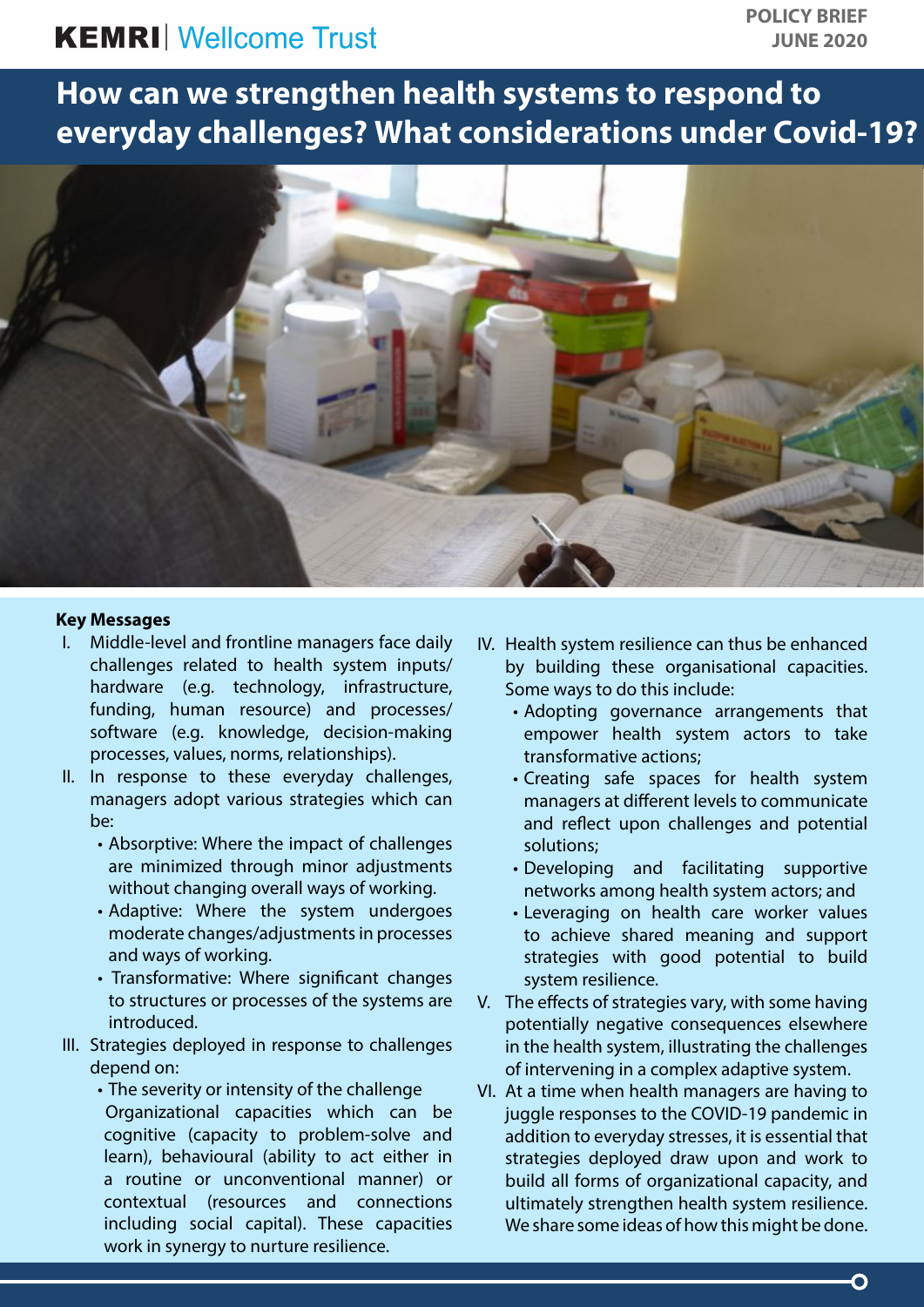#### **Introduction**

Health systems face persistent everyday challenges related to health system inputs/hardware (e.g. technology, infrastructure, funding, human resource) and processes/software (e.g. knowledge, decisionmaking processes, values, norms, relationships). These routine challenges are compounded by periodic shocks (e.g. disease outbreaks, industrial actions, etc.) to health system, making it important for health systems to build "everyday resilience". Everyday resilience is the maintenance of positive adjustment under challenging conditions such that the organisation emerges from those conditions strengthened and more resourceful'. Previous studies have characterized strategies that health systems enact in response to stressors as absorptive, adaptive or transformative. Absorptive strategies buffer the system from shocks and result in no change in system structure and processes, adaptive strategies result in some limited adjustments in system structure or processes, while transformative strategies result in significant functional or structural changes. These strategies are enabled by organizational capacities which include cognitive (capacity to problem-solve and learn), behavioural (the ability to act either in a routine or unconventional manner) and contextual (resources and connections including social capital) capacities.

#### **Context**

Following the adoption of a new constitution in 2010, Kenya transitioned from a centralized government, to 47 devolved county governments. The National Government retained responsibility for health policy, training and national referral hospitals, while County Governments were assigned responsibility for management of health service delivery. There was rushed transfer of decentralized processes before counties could establish sufficient capacity to take up new functions. This rapid devolution was a shock to the health system. It was coupled with nationwide policy changes, which were additional stressors to the health system. This study sought to examine health system challenges at the sub-national level through an everyday resilience lens, in an environment that had undergone rapid devolution in the relatively recent past.

#### **Study Methods**

Our study was conducted in the Kilifi 'learning site' where researchers and health managers have a longterm relationship and work together to decide on research questions and how these questions might be answered. We conducted in-depth interviews with health managers, observed health managers' meetings and reviewed routine health data and survey reports. We also draw on data from previous studies, informal interviews, informal observations and reflective sessions conducted within the learning site. Reflective practice is a way to learn from experience by critically analyzing a situation. It allows for creation of a safe space to communicate challenges and explore potential solutions. Within our learning site, reflective practice was led by a team member with training and experience on emotional intelligence and communication.

# **Findings**

## **Stressors and Shocks to the county health system under devolution**

### **Lack of Clarity in roles and direct political involvement with service delivery**

Devolution led to the formation of new structures, and entry of new actors into the health system. These included the County Health Management Team, the County Executive Committee (CECs) and the County Assembly. These structures added on to the multiple accountability demands for middlelevel and peripheral facility managers. Respondents also reported an unclear chain of command characterized by duplication of roles.

"*We have had a problem of chain of command. Who is answerable to who, even if it's there, maybe written in circulars, it's not followed, so enforcement of policies has been a problem. There has been a disconnect of how the county and subcounty work, because, sometimes the minister or chief works directly with the subcounty, not through the county team. So, it becomes a problem," Sub-County Manager.*

Additionally, several locally elected politicians involved themselves directly in facility level processes. Often, this involvement was felt to be unnecessary and inappropriate use of scarce resources.

**2 3**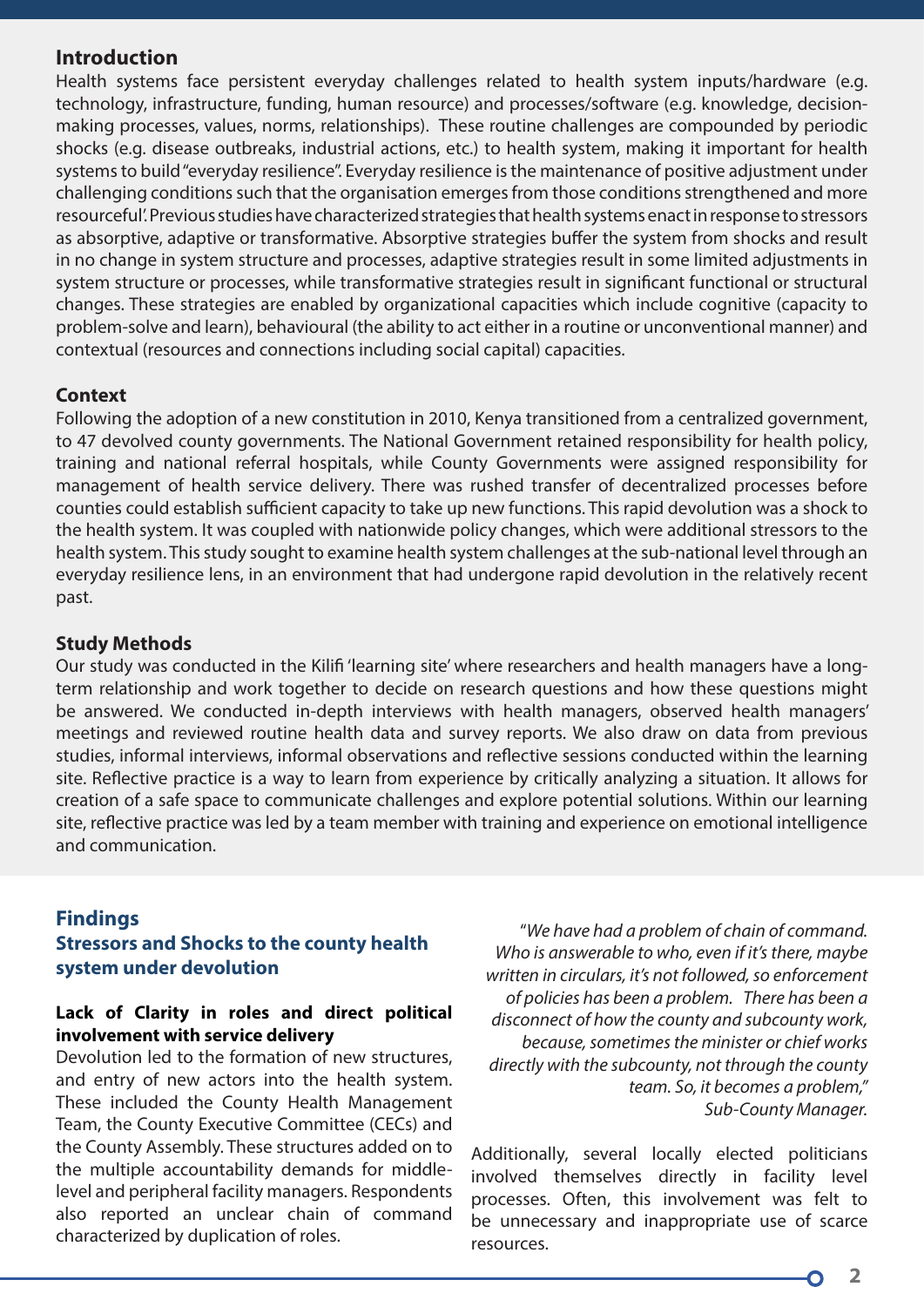"*an MCA can force you to refer a patient. . .because he sees an ambulance here. . . [a patient] whom you think does not need referral, actually can be managed here*  [at the primary level facility]. There is a lot of external *pressure especially from the political class," Peripheral facility manager*

## **Resource Challenges**

Commodity shortages and financial flow constraints documented before devolution worsened during the early stages of rapid devolution. Resource constraints continued over time and staff, citing lack of commodities, often reported to work late or missed work all-together leading to delays in patients accessing care.

"*the doctor has come to operate, he finds there's no water, no gloves, no drugs, the patient in the ward doesn't have the money to buy drugs. Do you think he will come tomorrow? No. He will book clinic day the following week. . .And maybe next time he won't be as interested in coming at 8a.m," Hospital Manager.* 

#### **Reduced Autonomy**

Managers at hospital and sub-county level reported reduced control over planning, resource allocation and hospital collection fees, contributing to prioritizations which were felt to be inappropriate. Hospitals could not respond timely to stockouts due to loss of control over user fees. Sub-county managers experienced challenges such as lack of fuel for support supervision visits and broken-down vehicles that went un-repaired for long periods.

*"Our supervisors run the hospital as if they are micromanaging it. . . you find they are constructing a building, you don't know what this building is and they didn't ask, what is your priority as a facility? You find that equipment has been bought, it's not of quality, but when you say, '[You] don't want it,' it is still brought,"* 

*Hospital Manager.*

## **Strategies employed by managers in managing everyday challenges**

#### **Absorptive Strategies**

Managers attempted to buffer the strain from some stressors by making minor adjustments in their subsystems such as borrowing commodities across peripheral facilities and obtaining supplies on credit. Managers also transferred staff from existing departments to newly formed departments to respond to understaffing.

#### **Adaptive Strategies**

Managers adjusted ways of working by extending working hours, working on weekends and taskshifting non-technical work to support staff, thereby freeing healthcare workers to do clinical duties. Facility managers re-deployed NGO staff to understaffed areas when NGO-supported HIV and TB clinics were not running. During reflective practice sessions, managers exchanged ideas on how to work with political actors. One sub-county invited their local politicians to a meeting to explain facility level processes and challenges. Managers reported that this led to a reduction in confrontational visits from politicians.

Many of these strategies were positive, but negative adaptations were also documented, for example, re-introduction of user fees because of inconsistent disbursement of funds (which risked blocking access to the poorest families) and spending at source due to inability to access hospital user fees.

#### **Transformative Strategies**

New structures and processes were introduced in response to chronic stressors. This included set-up of a Human Resource advisory committee composed of healthcare provider representatives, HR officers and the Chief Officer from the County Department of Health. The committee brought different actors together thus breaking organization barriers to facilitate the resolution of chronic HR stressors. The passing of a Facility Improvement (FIF) bill leveraged on the learning site' relationship between health system researchers and health managers. It was a potentially transformative response to reduced hospital autonomy as it introduced new structures that would support hospitals' access to their user collection fees.

## **Organizational Capacities drawn by managers in managing everyday challenges**

The combination of organizational capacities that enabled different strategies varied depending on the stressor. For example health workers and managers sense of purpose and values (cognitive capacity) supported actions such as extending working hours and re-organizing shifts, managers drew on behavioural capacity to re-introduce user fees and

**3**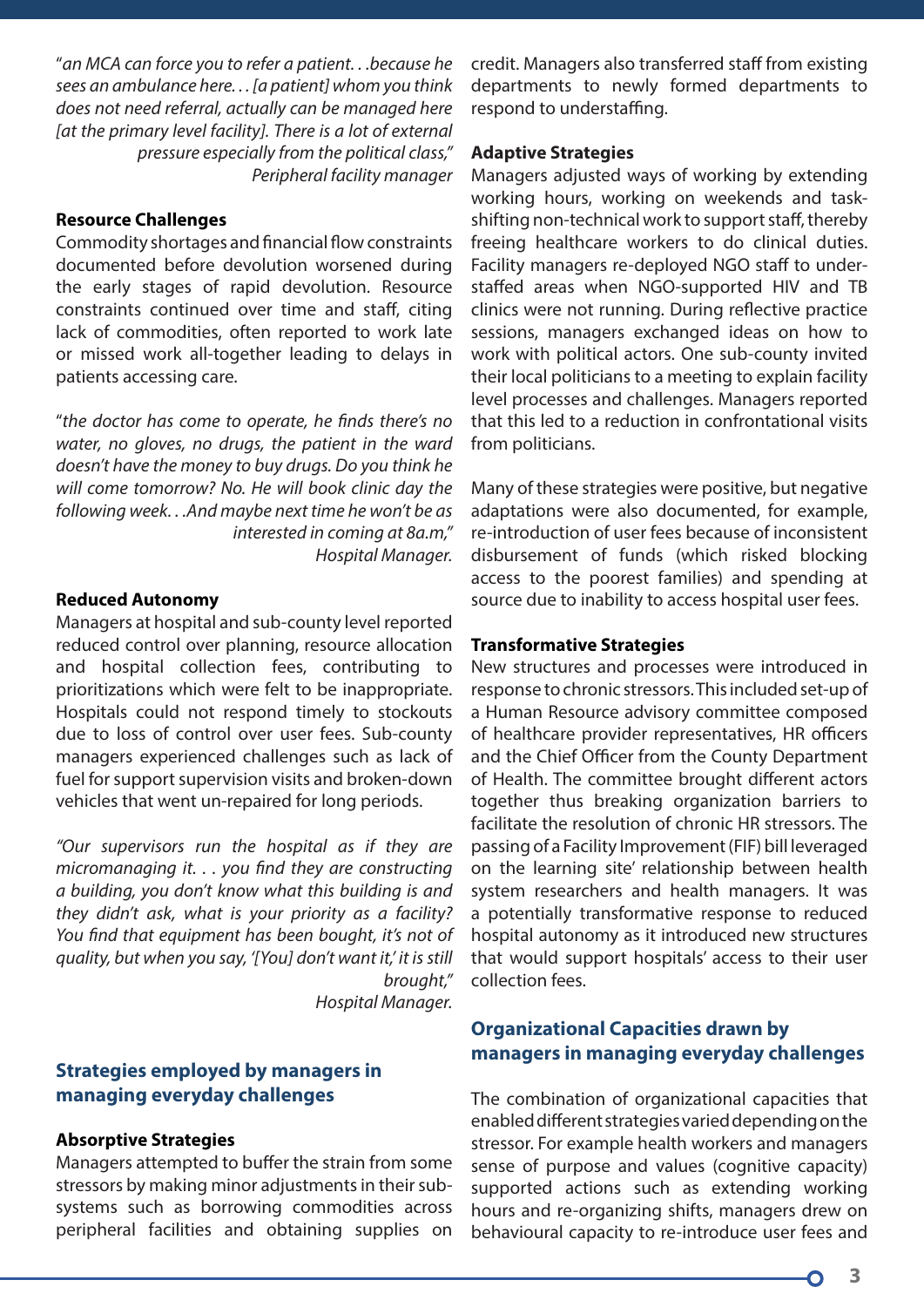'spend at source' and on contextual capacity to access additional resources such as staff and commodities through links with NGOs and suppliers. A transformative response like development and passing of the FIF bill, drew on both behavioural and contextual capacities, as it involved both action and connection with diverse actors. Working with political actors, an adaptive response, drew on managers ability to reframe the challenge of direct political involvement in service delivery (cognitive capacity). Reflective practice was reportedly useful in responding to political interference; managers reported positive changes when they adapted ideas for engagement with political actors that had been suggested by their colleagues (contextual capacity). The figure below illustrates some examples of capacities and strategies.



# **Recommendations**

The findings from this study suggest that strengthening organizational capacities could enhance health system responses to everyday challenges.

Some of the **ways to strengthen these capacities** include:

- **1. Adopting governance arrangements that empower others to lead and act.** Devolution enhanced organization contextual and behavioural capacities by transferring power and accountability for health functions to county level, enhancing the agency of health system actors to respond with the development of a law to address stressors related to reduced autonomy over user collection fees.
- **2. Developing reflective practice** within health systems to build cognitive, contextual and behavioural capacities. Reflective sessions provided a safe space for health system managers to discuss shared challenges and potential solutions allowing reframing of challenges and restoring to managers a sense of power.
- **3. Developing networks for health systems actors and non-health system actors** builds contextual capacities. Interconnectedness with diverse actors is useful to gain awareness of the perspectives and interests of other actors, which are important given the influence of non-health actors on the health system.
- **4. Articulating organisation values and purpose** builds cognitive capacities. Managers leveraged on values held by frontline healthcare workers such as a sense of community with patients and a desire to reduce patient suffering to shape responses to stressors and improve health system performance and resilience.

**4 5**